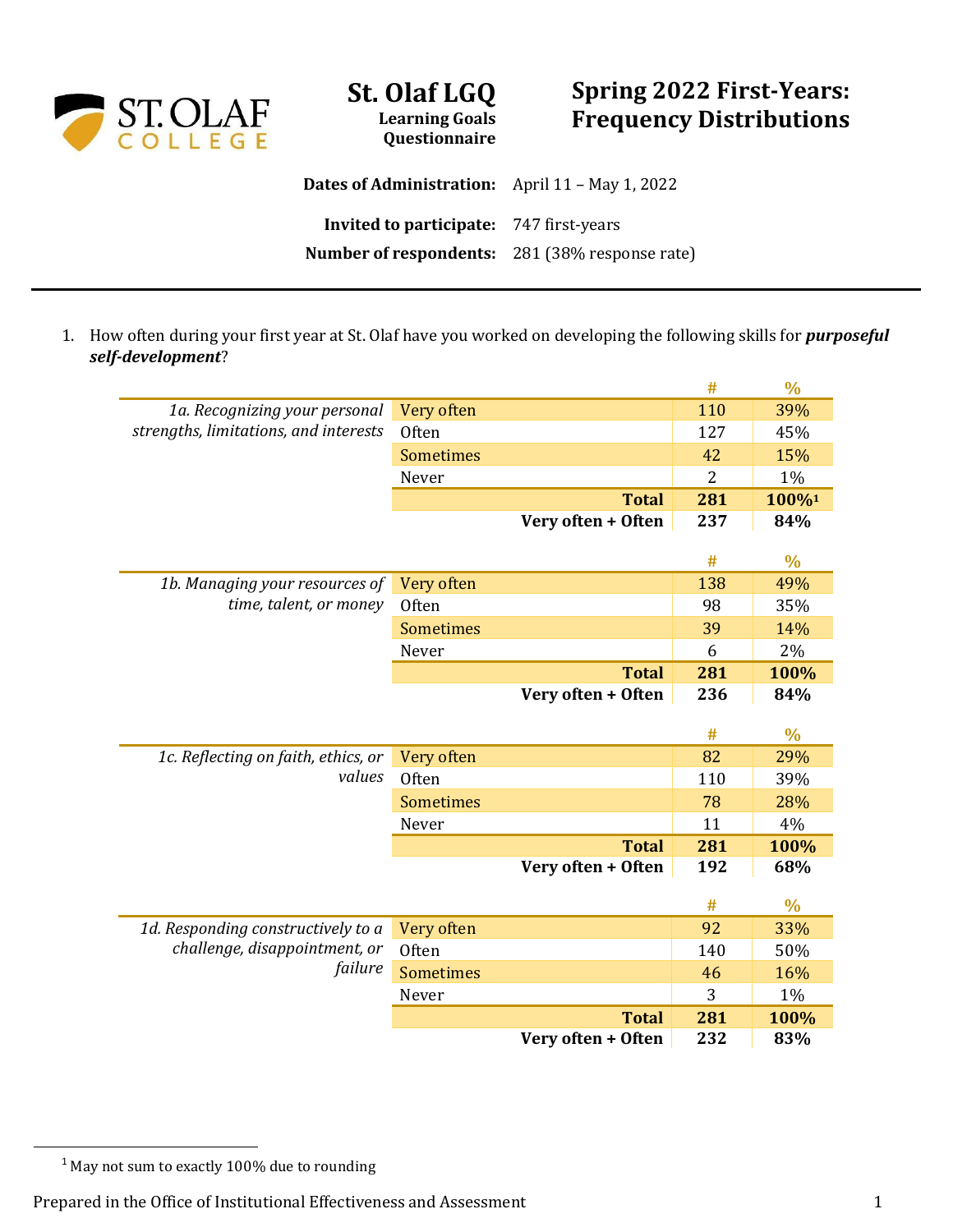2. How often during your first year at St. Olaf have you worked on developing *broad knowledge of human cultures and the natural world*, including:

|                                        |                  |                    | #   | $\frac{0}{0}$ |
|----------------------------------------|------------------|--------------------|-----|---------------|
| 2a. Creating, understanding, or        | Very often       |                    | 88  | 31%           |
| performing artistic works              | Often            |                    | 90  | 32%           |
|                                        | <b>Sometimes</b> |                    | 85  | 30%           |
|                                        | Never            |                    | 17  | 6%            |
|                                        |                  | <b>Total</b>       | 280 | 100%          |
|                                        |                  | Very often + Often | 178 | 64%           |
|                                        |                  |                    |     |               |
|                                        |                  |                    | #   | $\frac{0}{0}$ |
| 2b. Using scientific methods to        | Very often       |                    | 73  | 26%           |
| investigate the natural world          | Often            |                    | 67  | 24%           |
|                                        | <b>Sometimes</b> |                    | 108 | 39%           |
|                                        | Never            |                    | 31  | 11%           |
|                                        |                  | <b>Total</b>       | 279 | 100%          |
|                                        |                  | Very often + Often | 140 | 50%           |
|                                        |                  |                    |     |               |
|                                        |                  |                    | #   | $\frac{0}{0}$ |
| 2c. Exploring literature, languages,   | Very often       |                    | 124 | 44%           |
| philosophy, religion, or history       | <b>Often</b>     |                    | 106 | 38%           |
|                                        | <b>Sometimes</b> |                    | 47  | 17%           |
|                                        | Never            |                    | 3   | 1%            |
|                                        |                  | <b>Total</b>       | 280 | 100%          |
|                                        |                  | Very often + Often | 230 | 82%           |
|                                        |                  |                    |     |               |
|                                        |                  |                    | #   | $\frac{0}{0}$ |
| 2d. Understanding human                | Very often       |                    | 111 | 40%           |
| behaviors, relationships, politics, or | <b>Often</b>     |                    | 129 | 46%           |
| social patterns                        | <b>Sometimes</b> |                    | 36  | 13%           |
|                                        | Never            |                    | 3   | 1%            |
|                                        |                  | <b>Total</b>       | 279 | 100%          |
|                                        |                  | Very often + Often | 240 | 86%           |
|                                        |                  |                    |     |               |
|                                        |                  |                    | #   | $\frac{0}{0}$ |
| 2e. Drawing on knowledge from          | Very often       |                    | 140 | 50%           |
| different subjects or fields to        | Often            |                    | 108 | 39%           |
| understand a topic                     | <b>Sometimes</b> |                    | 30  | 11%           |
|                                        | Never            |                    | 2   | 1%            |
|                                        |                  | <b>Total</b>       | 280 | 100%          |
|                                        |                  | Very often + Often | 248 | 89%           |
|                                        |                  |                    |     |               |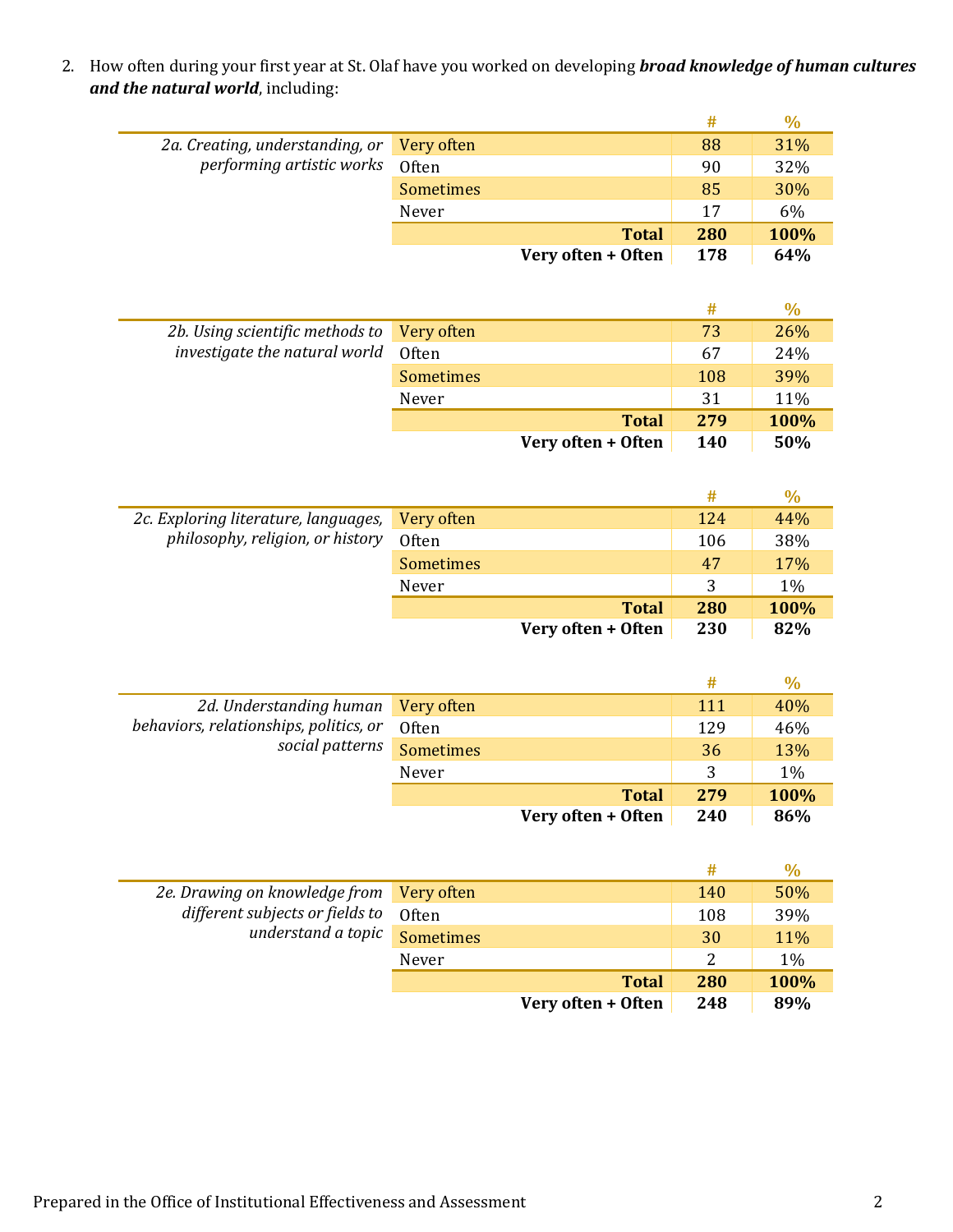3. How often during your first year at St. Olaf have you worked on developing *specialized knowledge of a particular subject, field, or topic*, through activities such as:

|                                    |                  |                    | #   | $\frac{0}{0}$ |
|------------------------------------|------------------|--------------------|-----|---------------|
| 3a. Understanding the subject      | Very often       |                    | 109 | 39%           |
| matter of a field - terms and      | Often            |                    | 123 | 44%           |
| concepts, controversies, scholarly | <b>Sometimes</b> |                    | 46  | 16%           |
| findings, current issues           | Never            |                    | 2   | 1%            |
|                                    |                  | <b>Total</b>       | 280 | 100%          |
|                                    |                  | Very often + Often | 232 | 83%           |
|                                    |                  |                    |     |               |
|                                    |                  |                    | #   | $\frac{0}{0}$ |
| 3b. Using methods of inquiry in a  | Very often       |                    | 87  | 31%           |
| field to investigate a question or | Often            |                    | 120 | 43%           |
| solve a problem                    | <b>Sometimes</b> |                    | 65  | 23%           |
|                                    | Never            |                    | 6   | 2%            |
|                                    |                  | <b>Total</b>       | 278 | 100%          |
|                                    |                  | Very often + Often | 207 | 74%           |
|                                    |                  |                    |     |               |
|                                    |                  |                    | #   | $\frac{0}{0}$ |
| 3c. Using tools or techniques in a | Very often       |                    | 89  | 32%           |
| field to demonstrate, create, or   | Often            |                    | 108 | 39%           |
| perform                            | <b>Sometimes</b> |                    | 72  | 26%           |
|                                    | Never            |                    | 10  | 4%            |
|                                    |                  | <b>Total</b>       | 279 | 100%          |
|                                    |                  | Very often + Often | 197 | 71%           |
|                                    |                  |                    |     |               |
|                                    |                  |                    | #   | $\frac{0}{0}$ |
| 3d. Recognizing connections        | Very often       |                    | 133 | 48%           |
| between different fields of study  | Often            |                    | 103 | 37%           |
|                                    | <b>Sometimes</b> |                    | 42  | 15%           |
|                                    | Never            |                    | 1   | 0%            |
|                                    |                  | <b>Total</b>       | 279 | 100%          |
|                                    |                  |                    |     |               |
|                                    |                  | Very often + Often | 236 | 85%           |

4. How often during your first year at St. Olaf have you worked on developing the following skills for *critical thinking and inquiry*?

|                       |                    | #   | $\frac{0}{0}$ |
|-----------------------|--------------------|-----|---------------|
| 4a. Reading carefully | Very often         | 154 | 55%           |
|                       | Often              | 94  | 34%           |
|                       | <b>Sometimes</b>   | 30  | 11%           |
|                       | Never              |     | 0%            |
|                       | <b>Total</b>       | 279 | 100%          |
|                       | Very often + Often | 248 | 89%           |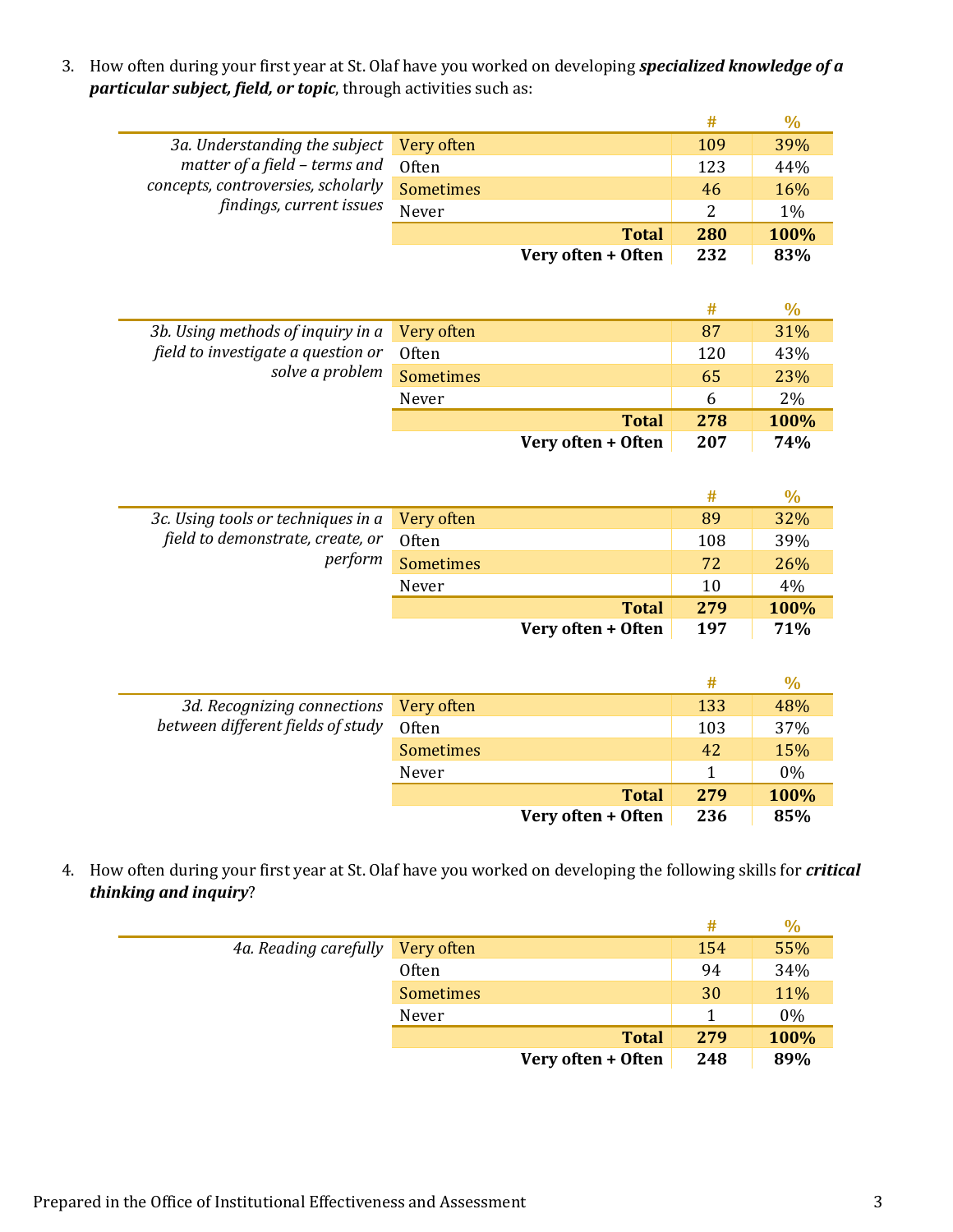|                         |                  |                    | #   | $\%$ |
|-------------------------|------------------|--------------------|-----|------|
| 4b. Thinking critically | Very often       |                    | 194 | 69%  |
|                         | Often            |                    | 73  | 26%  |
|                         | <b>Sometimes</b> |                    | 13  | 5%   |
|                         | Never            |                    | 0   | 0%   |
|                         |                  | <b>Total</b>       | 280 | 100% |
|                         |                  | Very often + Often | 267 | 95%  |

|                                                         |                    |     | $\%$ |
|---------------------------------------------------------|--------------------|-----|------|
| 4c. Understanding and using<br>quantitative information | Very often         | 109 | 39%  |
|                                                         | Often              | 105 | 38%  |
|                                                         | <b>Sometimes</b>   | 58  | 21%  |
|                                                         | Never              | 8   | 3%   |
|                                                         | <b>Total</b>       | 280 | 100% |
|                                                         | Very often + Often | 214 | 76%  |

| 4d. Finding and evaluating<br>academic research resources | Very often         | 114 | 41%   |
|-----------------------------------------------------------|--------------------|-----|-------|
|                                                           | Often              | 113 | 41%   |
|                                                           | <b>Sometimes</b>   | 51  | 18%   |
|                                                           | Never              |     | $0\%$ |
|                                                           | <b>Total</b>       | 279 | 100%  |
|                                                           | Very often + Often | 227 | 82%   |

|                                                         |                    | #   | ℅     |
|---------------------------------------------------------|--------------------|-----|-------|
| 4e. Stating and supporting an<br>argument with evidence | Very often         | 156 | 56%   |
|                                                         | Often              | 97  | 35%   |
|                                                         | <b>Sometimes</b>   | 27  | 10%   |
|                                                         | Never              | 0   | $0\%$ |
|                                                         | <b>Total</b>       | 280 | 100%  |
|                                                         | Very often + Often | 253 | 90%   |

5. How often during your first year at St. Olaf have you worked on developing the following skills for *effective communication and collaboration*?

|                                      |                    | #   | $\%$ |
|--------------------------------------|--------------------|-----|------|
| 5a. Writing clearly and expressively | Very often         | 157 | 56%  |
|                                      | Often              | 94  | 34%  |
|                                      | Sometimes          | 26  | 9%   |
|                                      | Never              | 2   | 1%   |
|                                      | <b>Total</b>       | 279 | 100% |
|                                      | Very often + Often | 251 | 90%  |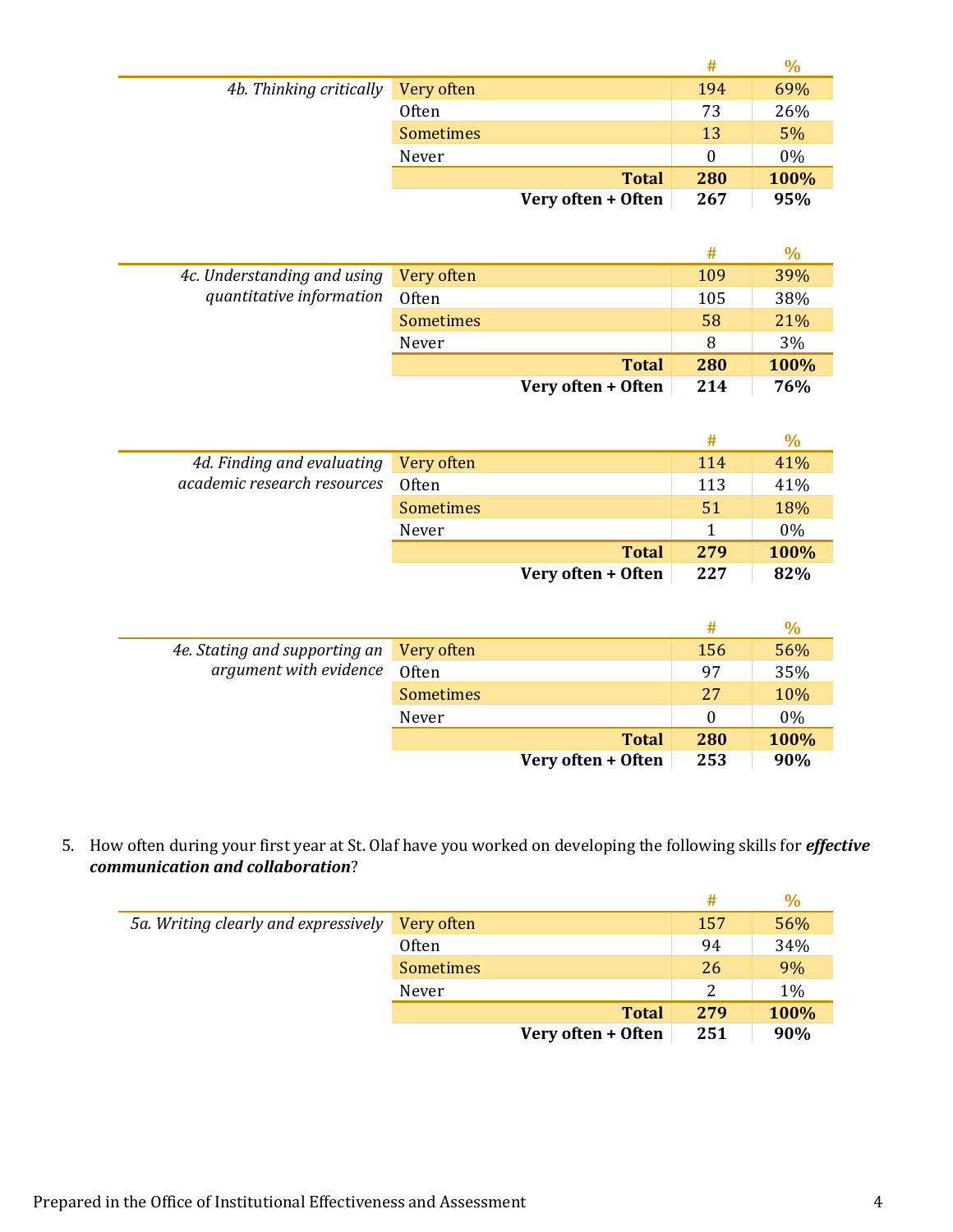|                                          |                    | #   | $\%$ |
|------------------------------------------|--------------------|-----|------|
| 5b. Speaking persuasively and Very often |                    | 97  | 35%  |
| confidently                              | Often              | 103 | 37%  |
|                                          | <b>Sometimes</b>   | 74  | 27%  |
|                                          | Never              | 5   | 2%   |
|                                          | <b>Total</b>       | 279 | 100% |
|                                          | Very often + Often | 200 | 72%  |

|                            |                  |                    | #        | $\%$  |
|----------------------------|------------------|--------------------|----------|-------|
| 5c. Listening thoughtfully | Very often       |                    | 182      | 65%   |
|                            | <b>Often</b>     |                    | 76       | 27%   |
|                            | <b>Sometimes</b> |                    | 21       | 8%    |
|                            | Never            |                    | $\Omega$ | $0\%$ |
|                            |                  | <b>Total</b>       | 279      | 100%  |
|                            |                  | Very often + Often | 258      | 92%   |

|                                                                     |                    | #   | $\%$ |
|---------------------------------------------------------------------|--------------------|-----|------|
| 5d. Understanding and expressing<br>ideas in more than one language | Very often         | 112 | 40%  |
|                                                                     | Often              | 95  | 34%  |
|                                                                     | <b>Sometimes</b>   | 49  | 18%  |
|                                                                     | Never              | 23  | 8%   |
|                                                                     | <b>Total</b>       | 279 | 100% |
|                                                                     | Very often + Often | 207 | 74%  |

|                                                |                    | #   |      |
|------------------------------------------------|--------------------|-----|------|
| 5e. Working effectively with others Very often |                    | 113 | 41%  |
| to accomplish a goal or complete a             | Often              | 108 | 39%  |
| project                                        | <b>Sometimes</b>   | 55  | 20%  |
|                                                | Never              | 2   | 1%   |
|                                                | <b>Total</b>       | 278 | 100% |
|                                                | Very often + Often | 221 | 79%  |

6. How often during your first year at St. Olaf have you worked on developing the following skills for *connecting and applying your learning*?

|                                    |                    | #   | $\%$  |
|------------------------------------|--------------------|-----|-------|
| 6a. Thinking creatively Very often |                    | 141 | 51%   |
|                                    | <b>Often</b>       | 101 | 36%   |
|                                    | Sometimes          | 35  | 13%   |
|                                    | Never              |     | $0\%$ |
|                                    | <b>Total</b>       | 278 | 100%  |
|                                    | Very often + Often | 242 | 87%   |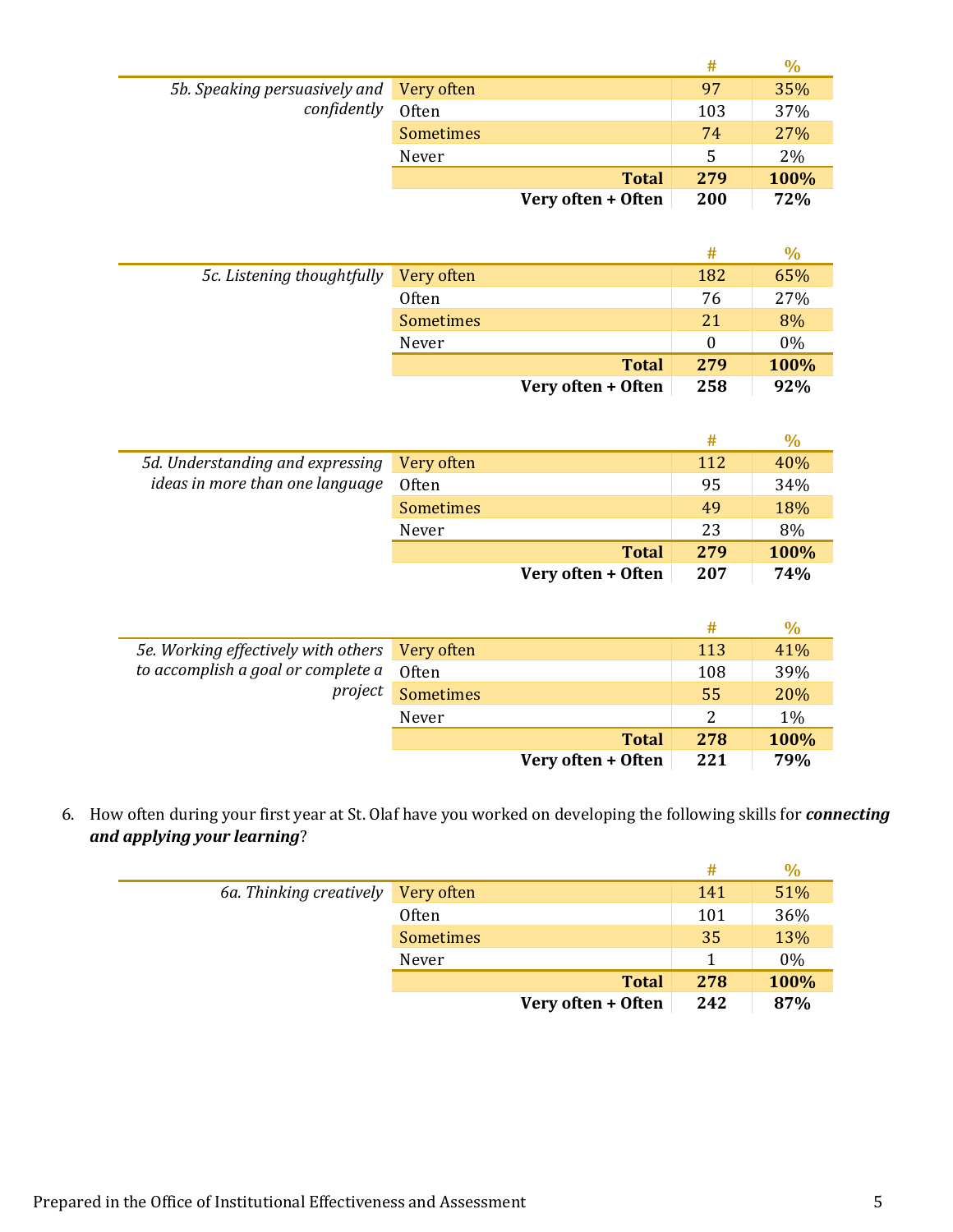|                                 |                  |                    | #   | $\%$  |
|---------------------------------|------------------|--------------------|-----|-------|
| 6b. Solving problems Very often |                  |                    | 156 | 56%   |
|                                 | <b>Often</b>     |                    | 96  | 35%   |
|                                 | <b>Sometimes</b> |                    | 25  | 9%    |
|                                 | Never            |                    |     | $0\%$ |
|                                 |                  | <b>Total</b>       | 277 | 100%  |
|                                 |                  | Very often + Often | 252 | 91%   |

|                                           |                    |     | $\%$  |
|-------------------------------------------|--------------------|-----|-------|
| 6c. Connecting information and Very often |                    | 148 | 54%   |
| ideas from different sources or           | <b>Often</b>       | 103 | 37%   |
| experiences                               | <b>Sometimes</b>   | 25  | 9%    |
|                                           | Never              |     | $0\%$ |
|                                           | <b>Total</b>       | 276 | 100%  |
|                                           | Very often + Often | 251 | 91%   |

|                                |                    | #   | $\%$  |
|--------------------------------|--------------------|-----|-------|
| 6d. Applying your knowledge to | Very often         | 159 | 57%   |
| new situations or problems     | Often              | 99  | 36%   |
|                                | <b>Sometimes</b>   | 19  | $7\%$ |
|                                | Never              | 0   | $0\%$ |
|                                | <b>Total</b>       | 277 | 100%  |
|                                | Very often + Often | 258 | 93%   |

7. How often during your first year at St. Olaf have you worked on developing the following skills for *responsible interpersonal, civic, and global engagement*?

|                                            |                    | #   |      |
|--------------------------------------------|--------------------|-----|------|
| 7a. Being a good family member, Very often |                    | 126 | 45%  |
| friend, or neighbor                        | Often              | 113 | 41%  |
|                                            | <b>Sometimes</b>   | 34  | 12%  |
|                                            | Never              | .5  | 2%   |
|                                            | <b>Total</b>       | 278 | 100% |
|                                            | Very often + Often | 239 | 86%  |

|                                                |                    | #          |      |
|------------------------------------------------|--------------------|------------|------|
| 7b. Working to make a difference in Very often |                    | 50         | 18%  |
| the local community                            | Often              | 66         | 24%  |
|                                                | Sometimes          | 128        | 46%  |
|                                                | Never              | 33         | 12%  |
|                                                | <b>Total</b>       | 277        | 100% |
|                                                | Very often + Often | <b>116</b> | 42%  |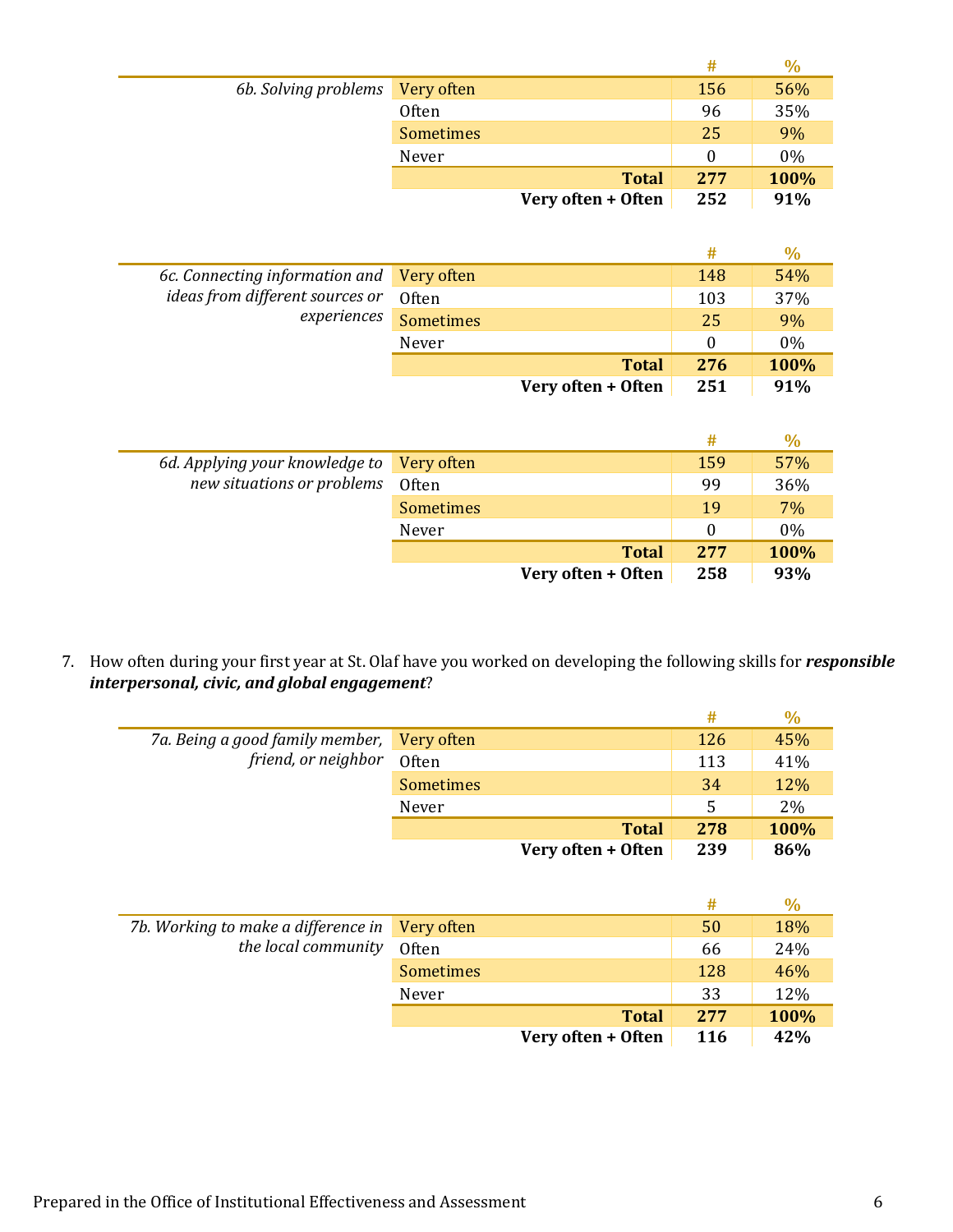|                                  |                    | #          | $\%$ |
|----------------------------------|--------------------|------------|------|
| 7c. Understanding and responding | Very often         | 70         | 25%  |
| to global systems and challenges | Often              | 90         | 32%  |
|                                  | <b>Sometimes</b>   | 104        | 37%  |
|                                  | Never              | 14         | 5%   |
|                                  | <b>Total</b>       | 278        | 100% |
|                                  | Very often + Often | <b>160</b> | 57%  |

|                                             |                    |     | $\%$ |
|---------------------------------------------|--------------------|-----|------|
| 7d. Interacting effectively with Very often |                    | 121 | 43%  |
| people from cultural backgrounds            | Often              | 107 | 38%  |
| other than your own                         | <b>Sometimes</b>   | 47  | 17%  |
|                                             | Never              | 4   | 1%   |
|                                             | <b>Total</b>       | 279 | 100% |
|                                             | Very often + Often | 228 | 82%  |

|                                    |                  |                    | #   | $\%$  |
|------------------------------------|------------------|--------------------|-----|-------|
| 7e. Analyzing and applying ethical | Very often       |                    | 111 | 40%   |
| principles in making decisions     | Often            |                    | 112 | 40%   |
|                                    | <b>Sometimes</b> |                    | 50  | 18%   |
|                                    | Never            |                    | 4   | $1\%$ |
|                                    |                  | <b>Total</b>       | 277 | 100%  |
|                                    |                  | Very often + Often | 223 | 80%   |

8. How often during your first year at St. Olaf have you worked on developing the following skills for *discerning and pursuing your life's purpose*?

|                                 |                    | #   |       |
|---------------------------------|--------------------|-----|-------|
| 8a. Reflecting on your learning | Very often         | 137 | 49%   |
| experiences and outcomes        | Often              | 103 | 37%   |
|                                 | <b>Sometimes</b>   | 37  | 13%   |
|                                 | Never              |     | $1\%$ |
|                                 | <b>Total</b>       | 280 | 100%  |
|                                 | Very often + Often | 240 | 86%   |

|                                |                    | #   | $\%$ |
|--------------------------------|--------------------|-----|------|
| 8b. Using many resources to    | Very often         | 122 | 44%  |
| establish goals and make plans | Often              | 94  | 34%  |
|                                | <b>Sometimes</b>   | 57  | 20%  |
|                                | Never              | 7   | 3%   |
|                                | <b>Total</b>       | 280 | 100% |
|                                | Very often + Often | 216 | 77%  |